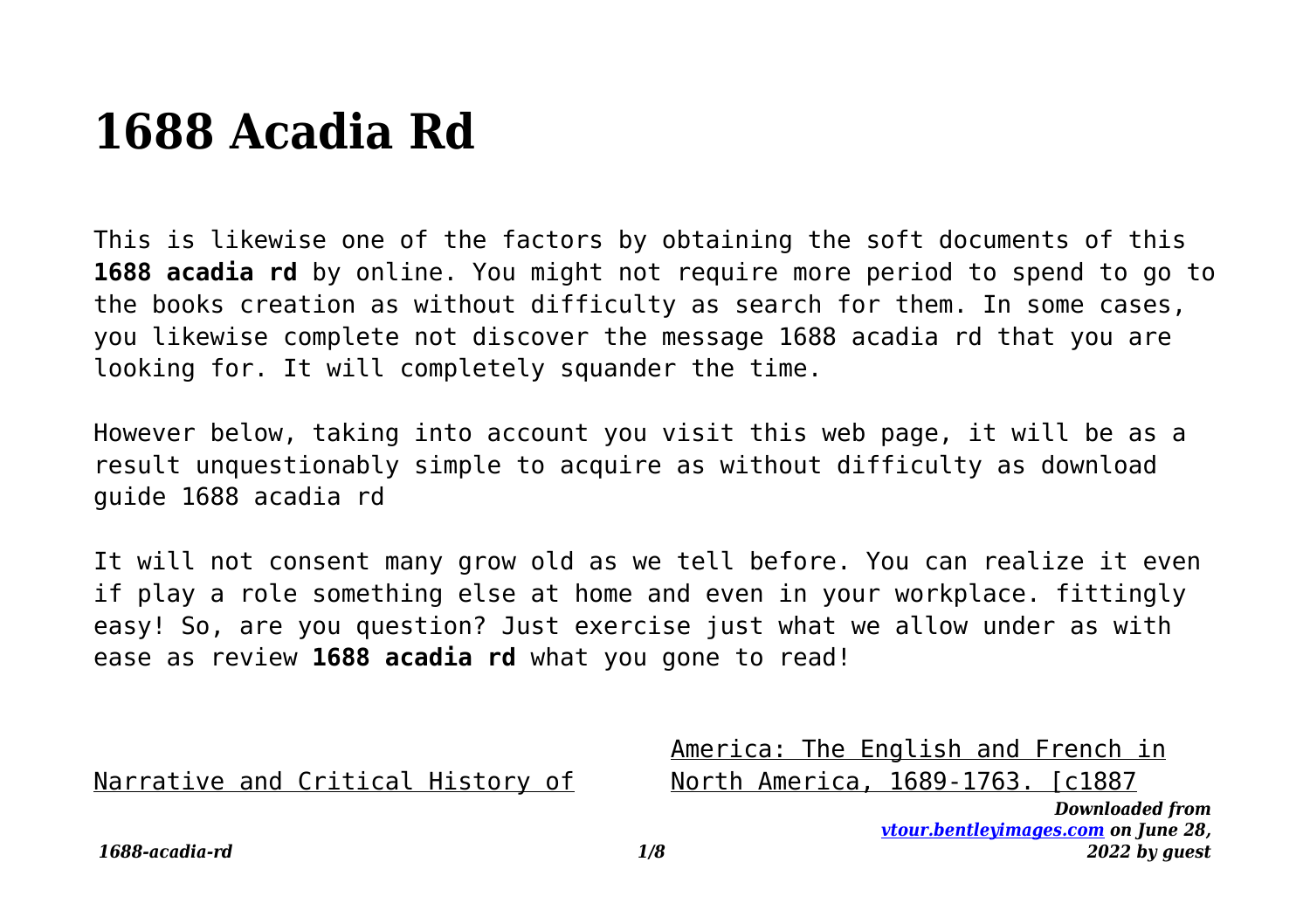Justin Winsor 1887 **Report** Public Archives Canada 1900 **Annual Report - Public Archives of Canada** Public Archives of Canada 1886 **Narrative and Critical History of America** Justin Winsor 1887 **The Historical Magazine** John Ward Dean 1860 **A History of the French War, Ending in the Conquest of Canada with a Preliminary Account of the Early Attempts at Colonization and Struggles for the Possession of the Continent** Rossiter Johnson 2009-05-01 This engaging book covers nearly every issue related to the French and Indian War, and the events that led up to it. Organized chronologically, the topics include: explorations by Cartier and Champlain; the Jesuits; interactions with Algonquins and Iroquo

*Downloaded from* Report Public Archives of Canada 1899 Report accompanied by historical documents, calendars, etc. **The Historical Magazine and Notes and Queries Concerning the Antiquities, History and Biography of America** John Ward Dean 1860 Documents Relative to the Colonial History of the State of New York 1853 The English and Frenchin North America, 1689-1763. 1887 Justin Winsor 1887 **An Historical and Descriptive Account of British America Comprehending Canada Upper and Lower, Nova Scotia, New Brunswick, Newfoundland, Prince Edward Island, the Bermudas, and the Fur Countries by Hugh Murray** 1839 **Official Grades of the Public Streets of the City and County of San Francisco Comprising All Grades Established to December 31, 1912** San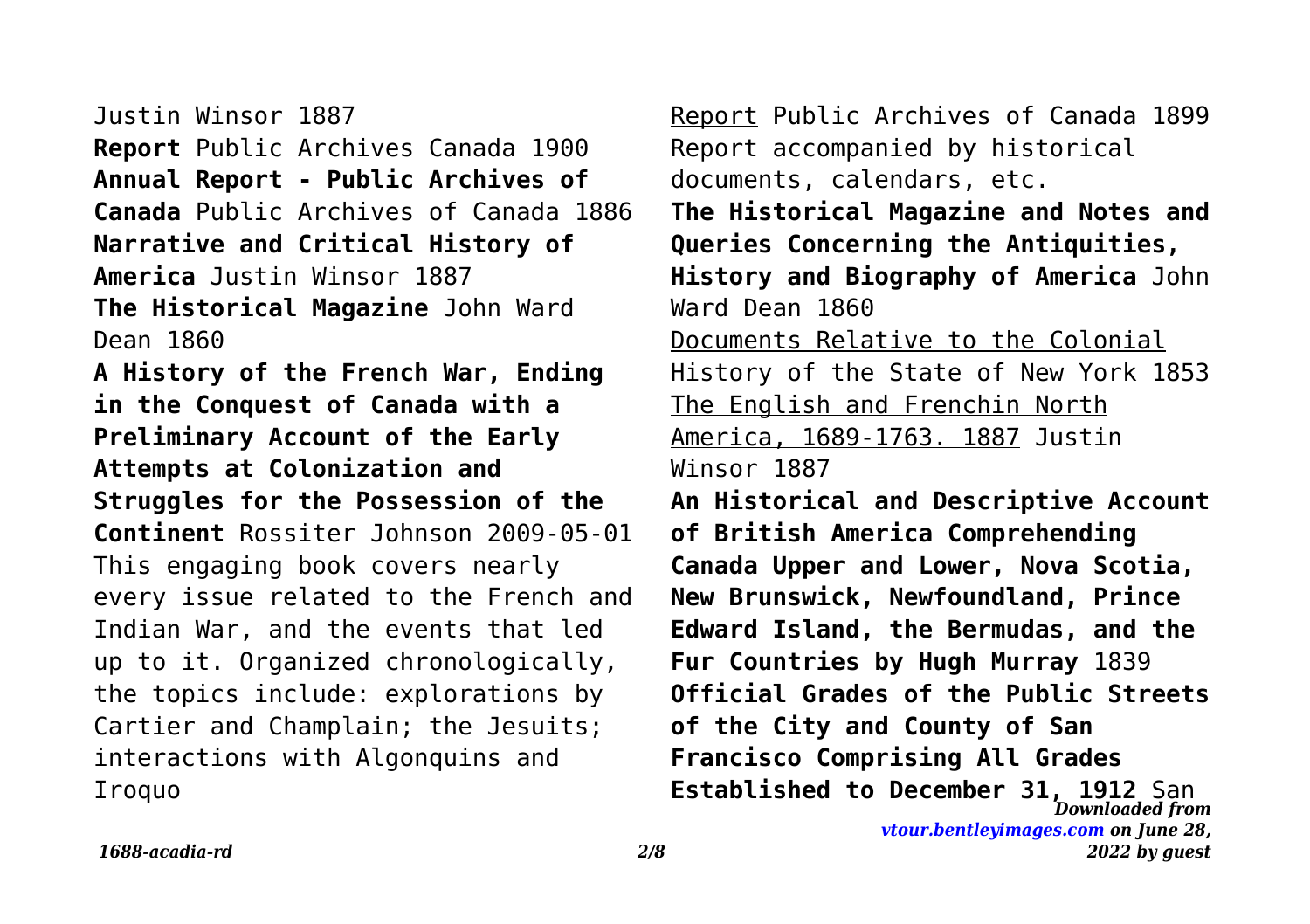Francisco (Calif.). Bureau of Engineering 1912 **A Pictorial History of the New World** John Ledyard Denison 1860 Report on Canadian Archives Douglas Brymner 1886 **The Legere Family of Nova Scotia and France** Diana J Muir 2019-03 The LeGere family originally came from the Dijon and Normandy areas of France; descendants of the Merovingian kings and lords of the surrounding region. Arriving in Annapolis Royal, Nova Scotia in the middle 1600s, the family quickly assimilated to the wildness of Nova Scotia. Jacques dit Larosset Leger arrived as part of the French contingent, ready to conquer and settle in ""New France."" Some of the Legere men married native American women; one of whom was a daughter of

Henri Membertou, the first Mic'Mac native to be baptized by the French priests at the age of 103 and the leader of the Mic?Mac nation. When the French were expelled from Acadia, many went south to the United States, even to Louisiana. The ancestors of Henry Joseph Legere of South Dakota married into Italian, Austrian, and Russian families, giving them a diverse background of experience and talents. Descendants of the Merovingian kings, the Legere family is spread across the Americas, adding to the American fabric. *Narrative and Critical History of America: The English and French in North America, 1689-1763* Justin Winsor 1887 History of British America Hugh Murray 1839

*Downloaded from [vtour.bentleyimages.com](https://vtour.bentleyimages.com) on June 28, 2022 by guest* **First Native Americans** James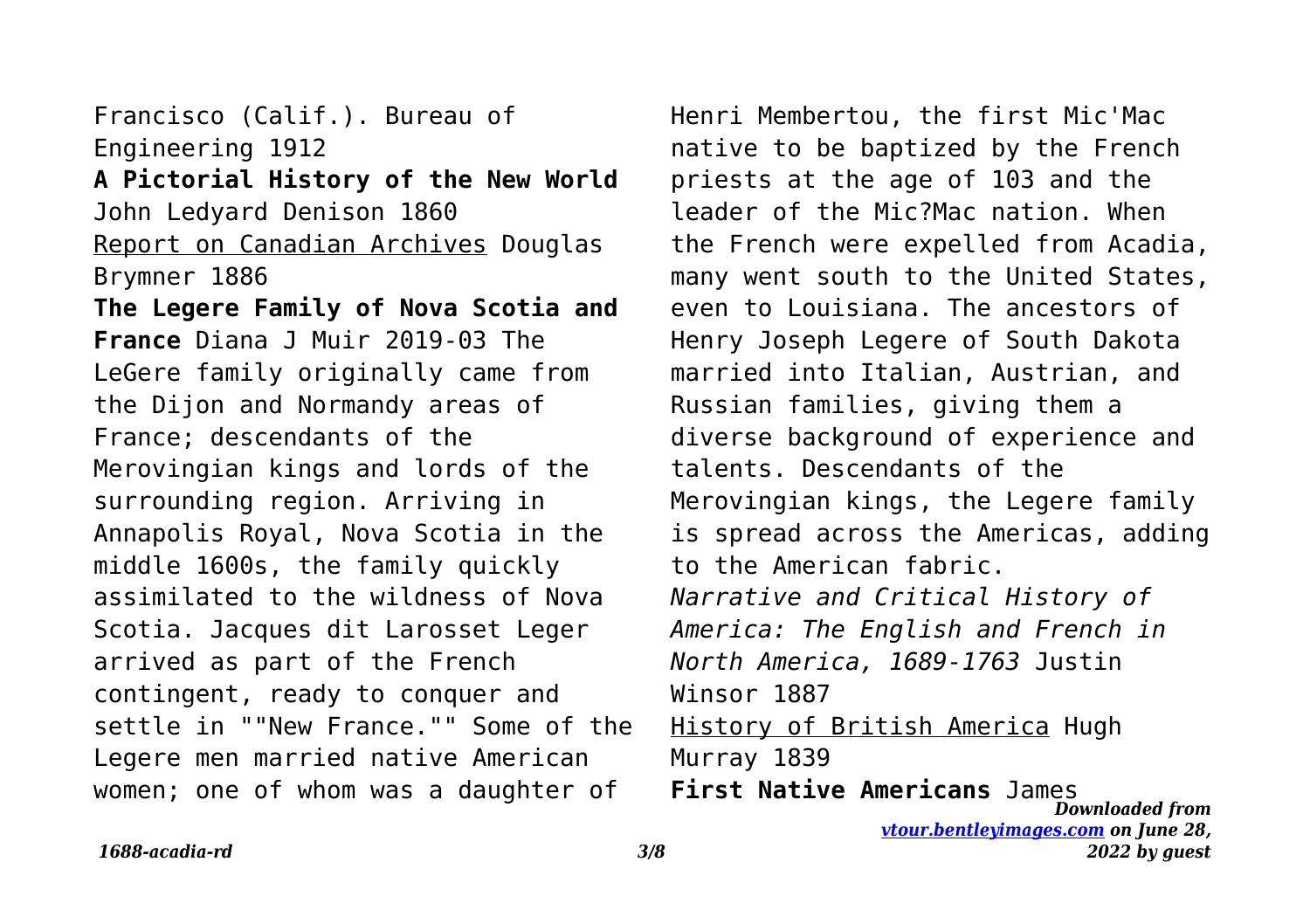Robertshaw 2021-11-01 The book covers beliefs and philosophies and shows how diverse the cultures are in North America, and how the tribal structures and teachings that were followed then, still continue. Reference is given to tribal practices, dances, ceremonies and sequence.

**Sessional Papers** Canada. Parliament 1886 "Report of the Dominion fishery commission on the fisheries of the province of Ontario, 1893", issued as vol. 26, no. 7, supplement. *Journal of the Legislative Council of*

*the Province of New Brunswick ...* 1856

**Sessional Papers of the Parliament of the Dominion of Canada** Canada.

Parliament 1900

A History of the French War Rossiter Johnson 1882

**Report of the Public Archives** Public Archives of Canada 1884 From Migrant to Acadian N.E.S. Griffiths 2005 Despite their position between warring French and British empires, European settlers in the Maritimes eventually developed from a migrant community into a distinctive Acadian society. From Migrant to Acadian is a comprehensive narrative history of how the Acadian community came into being. Acadian culture not only survived, despite attempts to extinguish it, but developed into a complex society with a unique identity and traditions that still exist in present day Nova Scotia and New Brunswick. Sessional Papers 1886 "Report of the

*Downloaded from [vtour.bentleyimages.com](https://vtour.bentleyimages.com) on June 28,* Dominion fishery commission on the fisheries of the province of Ontario, 1893", issued as vol. 26, no. 7,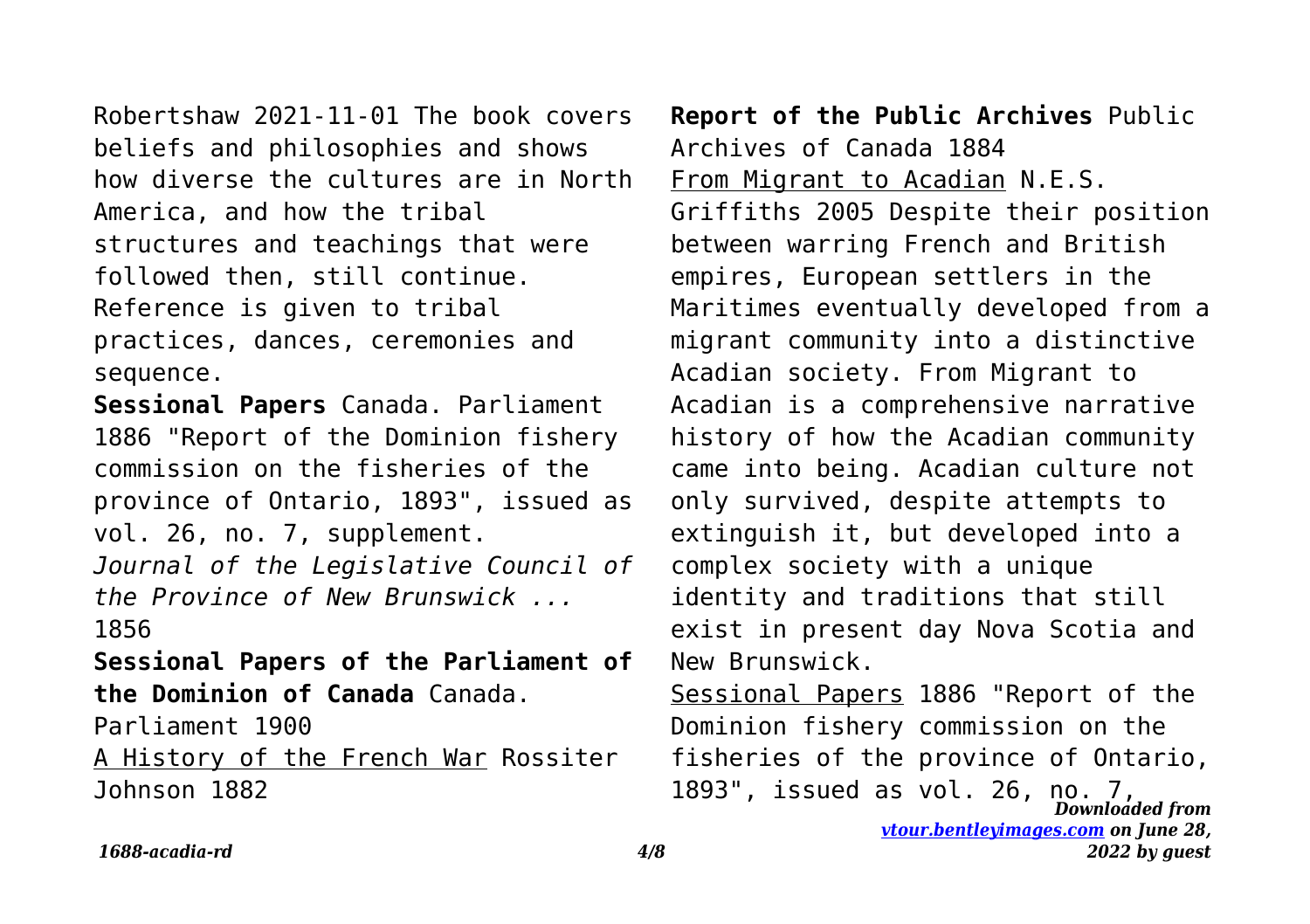supplement.

Women at War in the Borderlands of the Early American Northeast Gina M. Martino 2018-03-23 Across the borderlands of the early American northeast, New England, New France, and Native nations deployed women with surprising frequency to the front lines of wars that determined control of North America. Far from serving as passive helpmates in a private, domestic sphere, women assumed wartime roles as essential public actors, wielding muskets, hatchets, and makeshift weapons while fighting for their families, communities, and nations. Revealing the fundamental importance of martial womanhood in this era, Gina M. Martino places borderlands women in a broad context of empire, cultural exchange, violence, and nation

*Downloaded from* building, demonstrating how women's war making was embedded in national and imperial strategies of expansion and resistance. As Martino shows, women's participation in warfare was not considered transgressive; rather it was integral to traditional gender ideologies of the period, supporting rather than subverting established systems of gender difference. In returning these forgotten women to the history of the northeastern borderlands, this study challenges scholars to reconsider the flexibility of gender roles and reveals how women's participation in transatlantic systems of warfare shaped institutions, polities, and ideologies in the early modern period and the centuries that followed. *An historical and descriptive account of British America* Hugh Murray 1839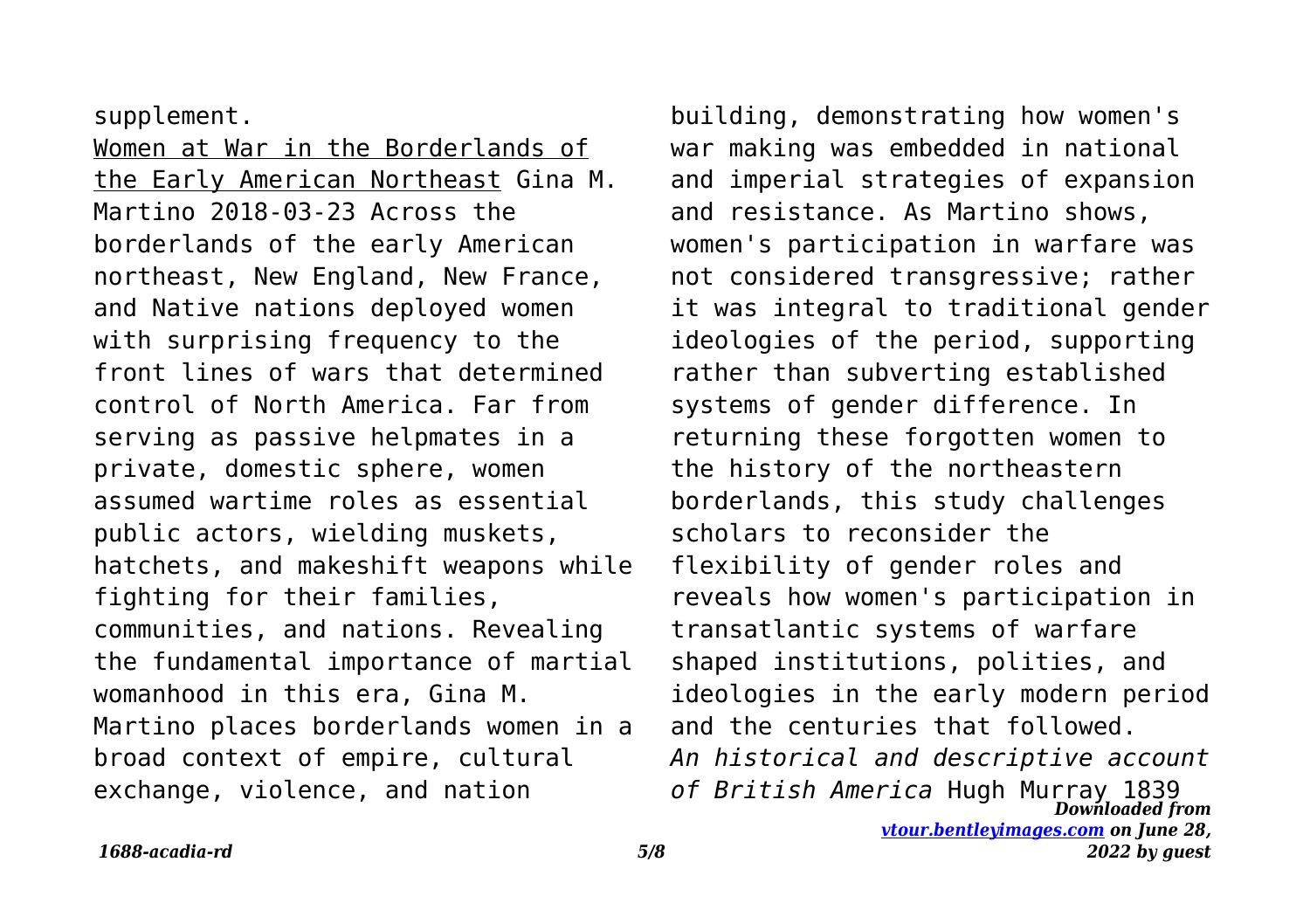*Journal of the Legislative Council of the Province of New Brunswick ...* New Brunswick. General Assembly. Legislative Council 1856 **Pictorial History of North America** John Frost 1850 **The Historical Magazine and Notes and Queries Concerning the Antiquities, History, and Biography of America** 1860 **Authorities on the French and Indian Wars of New England and Acadia, 1688-1763** Justin Winsor 1886 **Sessional Papers of the Dominion of Canada** Canada. Parliament 1888 "Report of the Dominion fishery commission on the fisheries of the province of Ontario, 1893", issued as vol. 26, no. 7, supplement. *The Acadian Diaspora* Christopher Hodson 2012-05-01 Late in 1755, an army of British regulars and

*Downloaded from* and naked brutality. Using documents*[vtour.bentleyimages.com](https://vtour.bentleyimages.com) on June 28, 2022 by guest* Massachusetts volunteers completed one of the cruelest, most successful military campaigns in North American history, capturing and deporting seven thousand French-speaking Catholic Acadians from the province of Nova Scotia, and chasing an equal number into the wilderness of eastern Canada. Thousands of Acadians endured three decades of forced migrations and failed settlements that shuttled them to the coasts of South America, the plantations of the Caribbean, the frigid islands of the South Atlantic, the swamps of Louisiana, and the countryside of central France. The Acadian Diaspora tells their extraordinary story in full for the first time, illuminating a longforgotten world of imperial desperation, experimental colonies,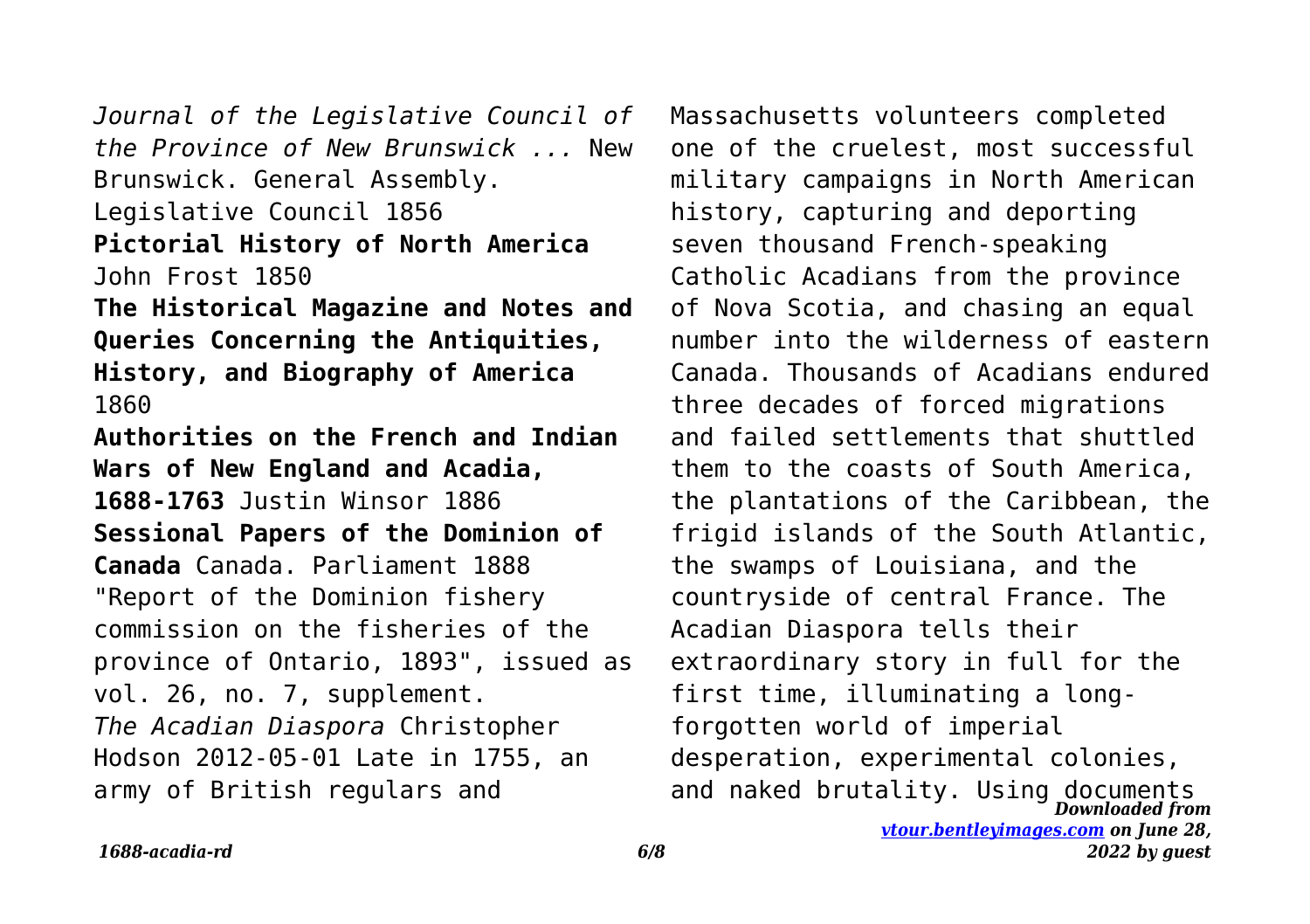culled from archives in France, Great Britain, Canada, and the United States, Christopher Hodson reconstructs the lives of Acadian exiles as they traversed oceans and continents, pushed along by empires eager to populate new frontiers with inexpensive, pliable white farmers. Hodson's compelling narrative situates the Acadian diaspora within the dramatic geopolitical changes triggered by the Seven Years' War. Faced with redrawn boundaries and staggering national debts, imperial architects across Europe used the Acadians to realize radical plans: tropical settlements without slaves, expeditions to the unknown southern continent, and, perhaps strangest of all, agricultural colonies within old regime France itself. In response, Acadians embraced their status as

human commodities, using intimidation and even violence to tailor their communities to the superheated Atlantic market for cheap, mobile labor. Through vivid, intimate stories of Acadian exiles and the diverse, transnational cast of characters that surrounded them, The Acadian Diaspora presents the eighteenth-century Atlantic world from a new angle, challenging old assumptions about uprooted peoples and the very nature of early modern empire. Documents Relative to the Colonial

*Downloaded from [vtour.bentleyimages.com](https://vtour.bentleyimages.com) on June 28,* History of the State of New-York John Romeyn Brodhead 1855 Official Grades of the Public Streets of the City and County of San Francisco San Francisco (Calif.). Board of Supervisors 1910 *Canadian Archives* Public Archives